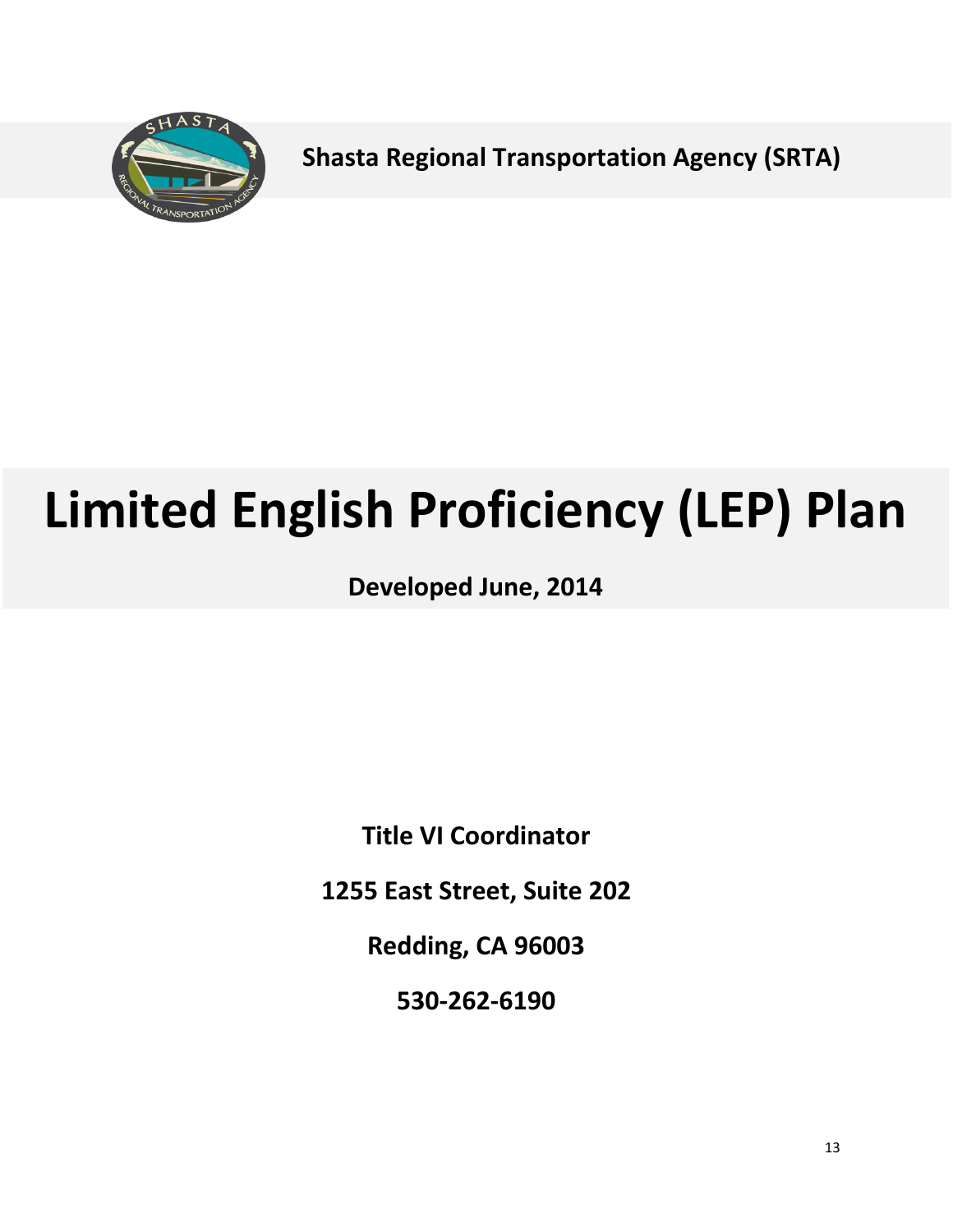## **INTRODUCTION**

This Limited English Proficiency (LEP) Plan was developed during the process of preparing SRTA's Title VI Program to ensure that SRTA services are accessible to limited English proficient individuals. Title VI of the 1964 Civil Right Act is one of two federal mandates that guarantee the provision of meaningful access to federally-funded services for LEP individuals:

- Title VI of the 1964 Civil Right Act prohibits federally-funded agencies from discriminating against individuals based on race, color, and national origin and includes meaningful access to LEP customers.
- President's Executive Order 13166, "Improving Access to Services for Persons with Limited English Proficiency" (August 11, 2000): Instructs federal agencies to improve access to services by mandating that any federally conducted or assisted programs of activities (e.g. recipients of federal funding) must provide meaningful access to LEP customers.

SRTA's Title VI Program was prepared in the spring of 2014 in accordance with FTA Circular 4702.1B, Title VI Requirements and Guidelines for Federal Transit Administration Recipients, October 1, 2012.

## **PLAN SUMMARY**

SRTA has developed this LEP Plan to help identify reasonable steps for providing language assistance to persons with limited English proficiency who wish to access services provided. As defined by Executive Order13166, LEP persons are those who do not speak English as their primary language and have limited ability to read, speak, write, or understand English. This plan outlines how to identify a person who may need language assistance, the ways in which assistance may be provided, staff training that may be required, and how to notify LEP persons that assistance is available.

In order to prepare this plan, SRTA used the four-factor LEP analysis which considers the following factors:

- 1. The number or proportion of LEP persons in the service area who may be served by SRTA.
- 2. The frequency with which LEP persons come in contact with SRTA services.
- 3. The nature and importance of services provided by SRTA to the LEP population.
- 4. The interpretation services available to SRTA and the overall cost to provide LEP assistance.

A summary of the results of the four-factor analysis is in the following section.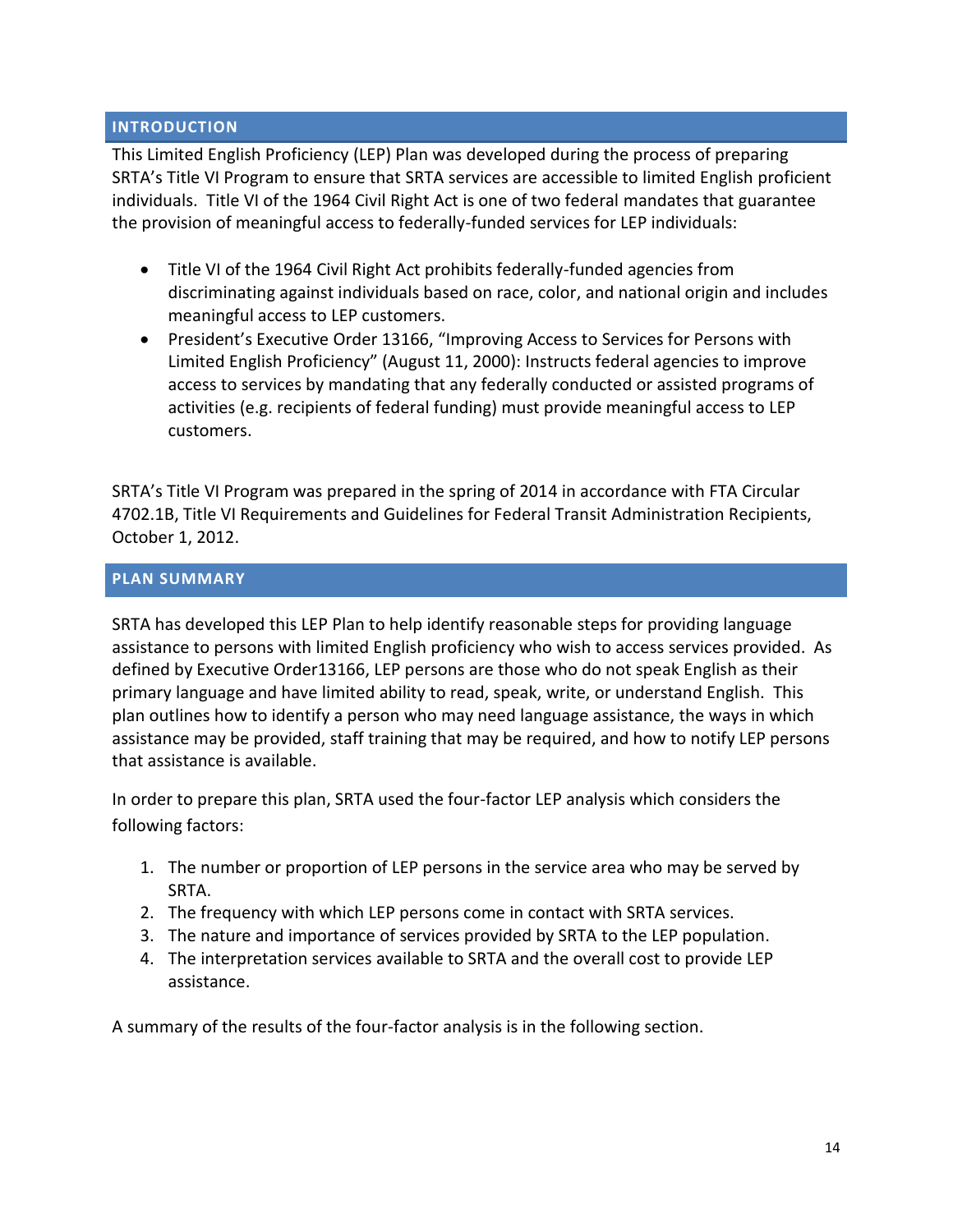## **MEANINFUL ACCESS: FOUR-FACTOR ANALYSIS**

In order to ensure meaningful access to programs and services, SRTA has used the information obtained in the Four Factor Analysis to determine the specific language services that are appropriate to provide. The analysis, based on the four factors below, reveals how the agency can improve communication with LEP individuals.

#### FACTOR 1

# **The number or proportion of LEP persons eligible to be served or likely to be encountered by a program, activity, or service of the recipient or grantee.**

SRTA staff reviewed the American Community Survey Five-Year Estimate for language spoken at home and determined that 13,686 persons in the Shasta region (8.2% of the population) speak a language other than English. Of those 13,686 persons, 4,729 persons, or 34.6%, have limited English proficiency; that is, they speak English "not well" or "not at all." This is 2.8 % of the overall population in the service area.



Spanish is the only language group that meets the threshold specified by the Department of Transportation's Safe Harbor Provision of over 5% or 1,000 individuals (whichever is less). There are 2,335 LEP Spanish speakers in the Shasta region (see Table 1). As a result, SRTA has translated the following vital documents into Spanish and made them available to the public (at SRTA's office and online):

- SRTA's Title VI Notice to the Public
- SRTA's Title VI Complaint Form
- SRTA's Procedures for filling out the complaint form

The next largest LEP populations in the Shasta region are, respectively, Russian and Chinese. While SRTA will not immediately translate vital documents into Russian or Chinese, as the number of LEP individuals is below the Safe Harbor Provision for each of these groups, it will continue to monitor the proportions of LEP individuals and corresponding languages as detailed in the Monitoring Section.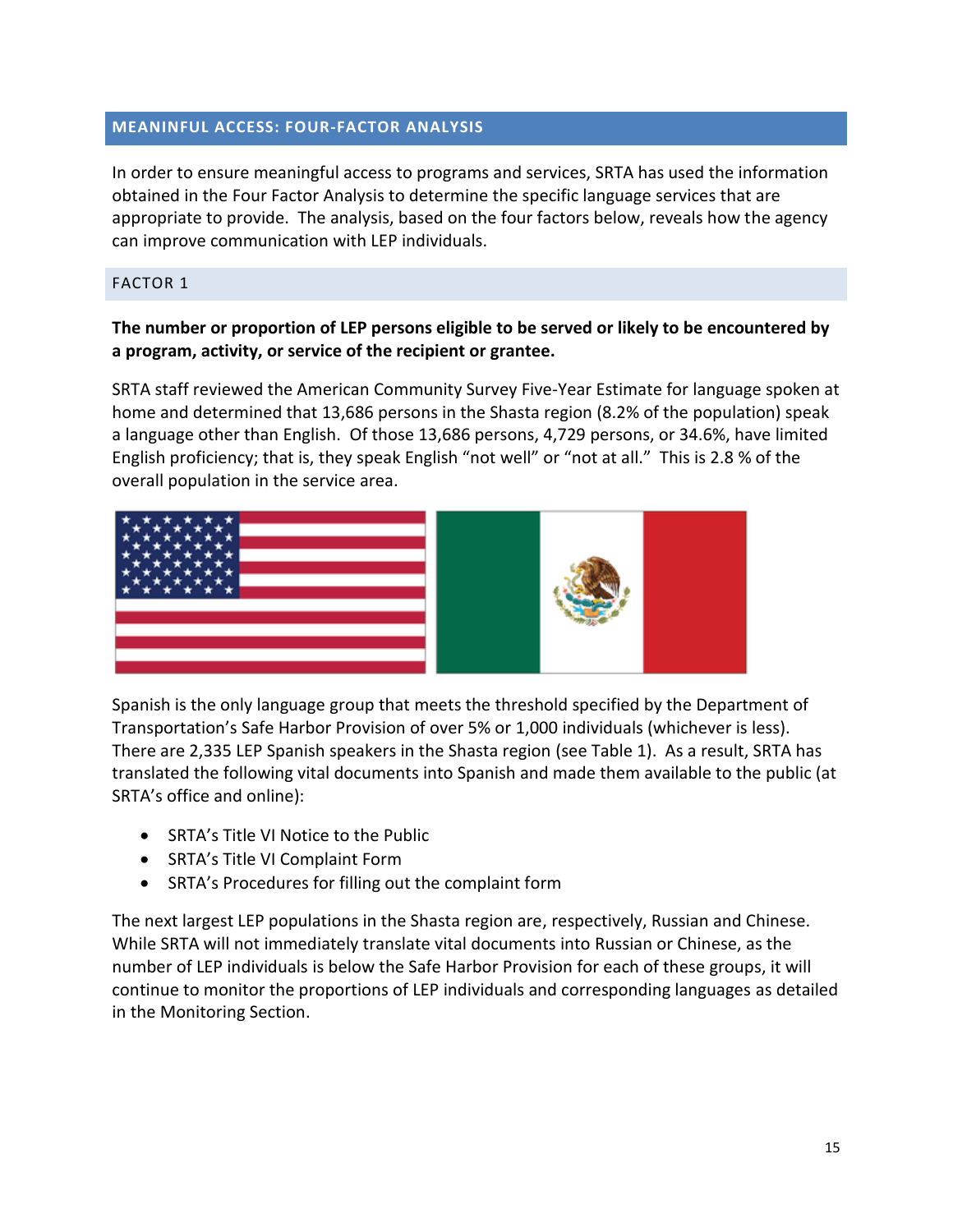## **Table 3 - Shasta Region LEP Populations**

|                                     | Shasta County, California  | Shasta County<br>Service Area |
|-------------------------------------|----------------------------|-------------------------------|
|                                     | <b>Population Estimate</b> | Percentage                    |
| <b>Total Population</b>             | 167,325                    | 100.0%                        |
| English Only                        | 153,639                    | 91.8%                         |
| Speak Other Than English            | 13686                      | 8.2%                          |
| Speak English less than "very well" | 4,729                      | 2.8%                          |
| <b>Spanish or Spanish Creole:</b>   | 2,335                      | 1.4%                          |
| German:                             | 122                        | 0.1%                          |
| Russian:                            | 384                        | 0.2%                          |
| Chinese:                            | 343                        | 0.2%                          |
| Korean:                             | 234                        | 0.1%                          |
| Hmong:                              | 102                        | 0.1%                          |
| Vietnamese:                         | 136                        | 0.1%                          |
| Other Asian languages:              | 186                        | 0.1%                          |
| Tagalog:                            | 218                        | 0.1%                          |
| All other languages                 | 669                        | 0.4%                          |

## FACTOR 2

#### **The frequency with which LEP persons come in contact with SRTA services.**

SRTA staff reviewed the frequency with which the SRTA Board of Directors and office staff have, or could have, contact with LEP persons. This includes documenting phone inquiries, emails, or office visits. To date, SRTA has had no requests for interpreters and no requests for translated program documents. In their SRTA capacity, the board of directors and office staff have had very little contact with LEP persons.

Now that SRTA has identified Spanish speakers as an LEP population, staff can greet people at public meetings to determine if there are individuals who may benefit from one-on-one assistance later, or if Spanish translation and interpretation services may be needed at future meetings.

# FACTOR 3

#### **The nature and importance of services provided by SRTA to the LEP population.**

SRTA performs transportation planning for the region. Transit service questions (from LEP persons and otherwise) are generally directed to the Redding Area Bus Authority.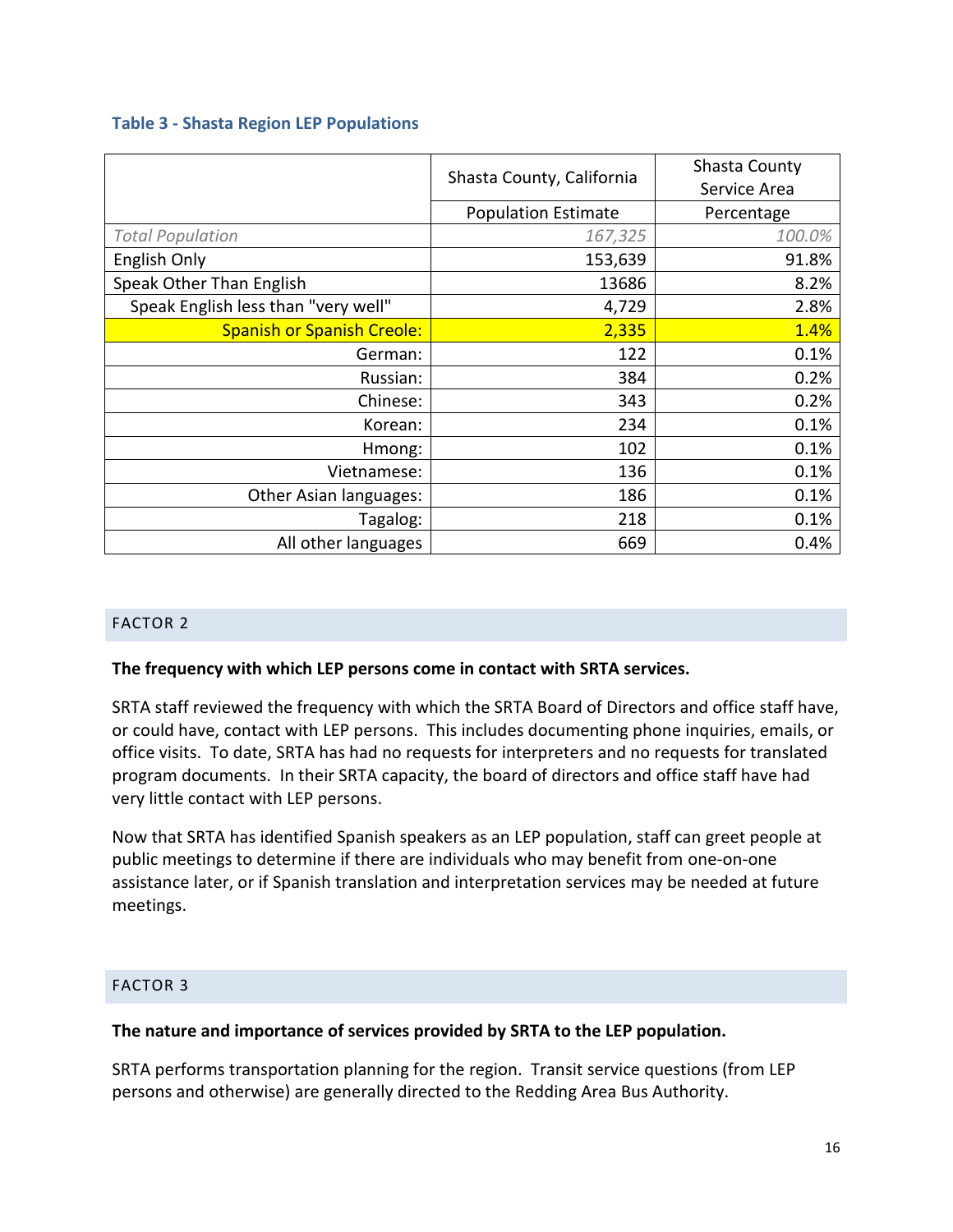There is no large geographic concentration of any type of LEP individuals in the Shasta region. The overwhelming majority of the population in Shasta, 91.8%, speaks only English. The SRTA Board of Directors and office staff are most likely to encounter LEP individuals through office visits, phone conversations, email correspondence, and attendance at board of directors' meetings.

# FACTOR 4

# **The resources available to SRTA, and overall costs to provide LEP assistance.**

The SRTA assessed its available resources that could be used for providing LEP assistance, including:

- Determining the cost of a professional interpreter and translation service on an asneeded basis
- Determining which documents would be the most valuable to be translated if the need should arise
- Taking an inventory of available organizations that the SRTA could partner with for outreach and translation efforts
- Assessing the amount of staff training that might be needed.

Based on the four-factor analysis, SRTA developed measures for language assistance, training staff, and for monitoring and disseminating its LEP Plan as outlined in the following sections.

## **LANGUAGE ASSISTANCE**

A person who does not speak English as their primary language and who has a limited ability to read, write, speak or understand English may be a (LEP) person and may be entitled to language assistance with respect to SRTA services. Language assistance can include interpretation, which means oral or spoken transfer of a message from one language into another language and/or translation, which means the written transfer of a message from one language into another language.

How SRTA staff may identify an LEP person who needs language assistance:

- Post notice of LEP Plan and the availability of interpretation or translation services free of charge in languages LEP persons would understand.
- SRTA staff will be provided with "I Speak" cards, at public meetings, to identify language interpretation needed if the occasion arises.
- When public notices are provided, they are published in advance of SRTA meetings (for details on public review periods, please consult the Public Participation Plan in Attachment B). The public notices delineate how prior arrangements can be made for a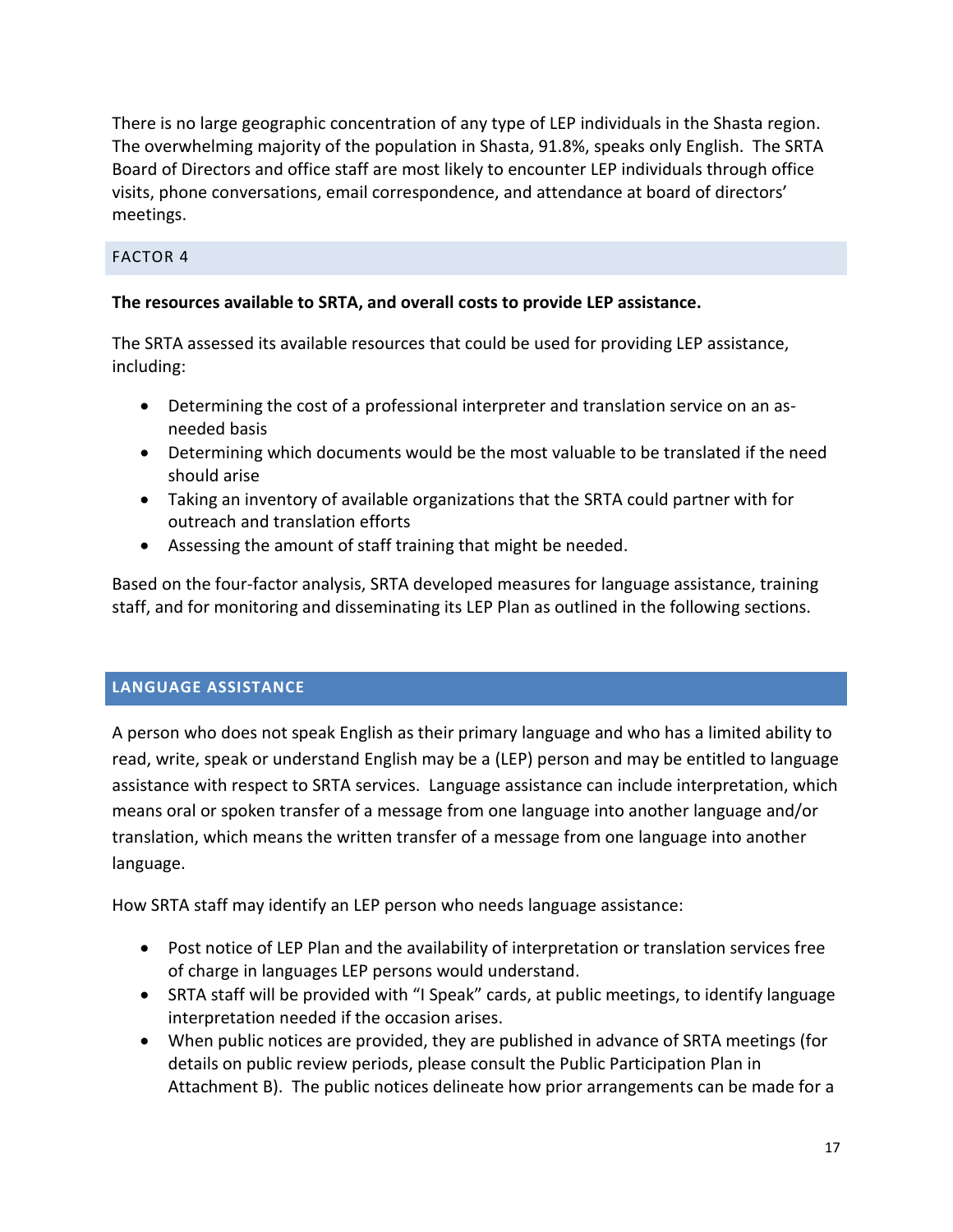translator (LEP) or interpreter (sign language for hearing impaired individuals) to attend the meeting.

• Staff may greet participants as they arrive at meetings. By informally engaging participants in conversation, it is possible to gauge each attendee's ability to speak and understand English. Although translation may not be possible at the meeting, one-onone assistance could be provided later and it will help identify the need for future meetings.

## LANGUAGE ASSISTANCE MEASURES

There are numerous language assistance measures available to LEP persons, including both oral and written language services. The SRTA will ensure that vital documents, such as a Title VI complaint form, procedures for the form, and the notice of a person's rights under Title VI are translated into Spanish. Other vital documents may be translated as need arises.

SRTA will strive to develop the following language assistance measures:

- Develop a list of language assistance products and methods and how SRTA can access these.
- Develop staff procedures for customer service regarding:
	- o How to respond to LEP callers
	- o How to respond to correspondence from LEPs
	- o How to respond to LEPs in person
	- o How to document LEP needs
	- o How to respond to civil rights complaints
- Develop a process for determining:
	- o If a particular document needs to be translated
	- $\circ$  The language(s) into which the document(s) should be translated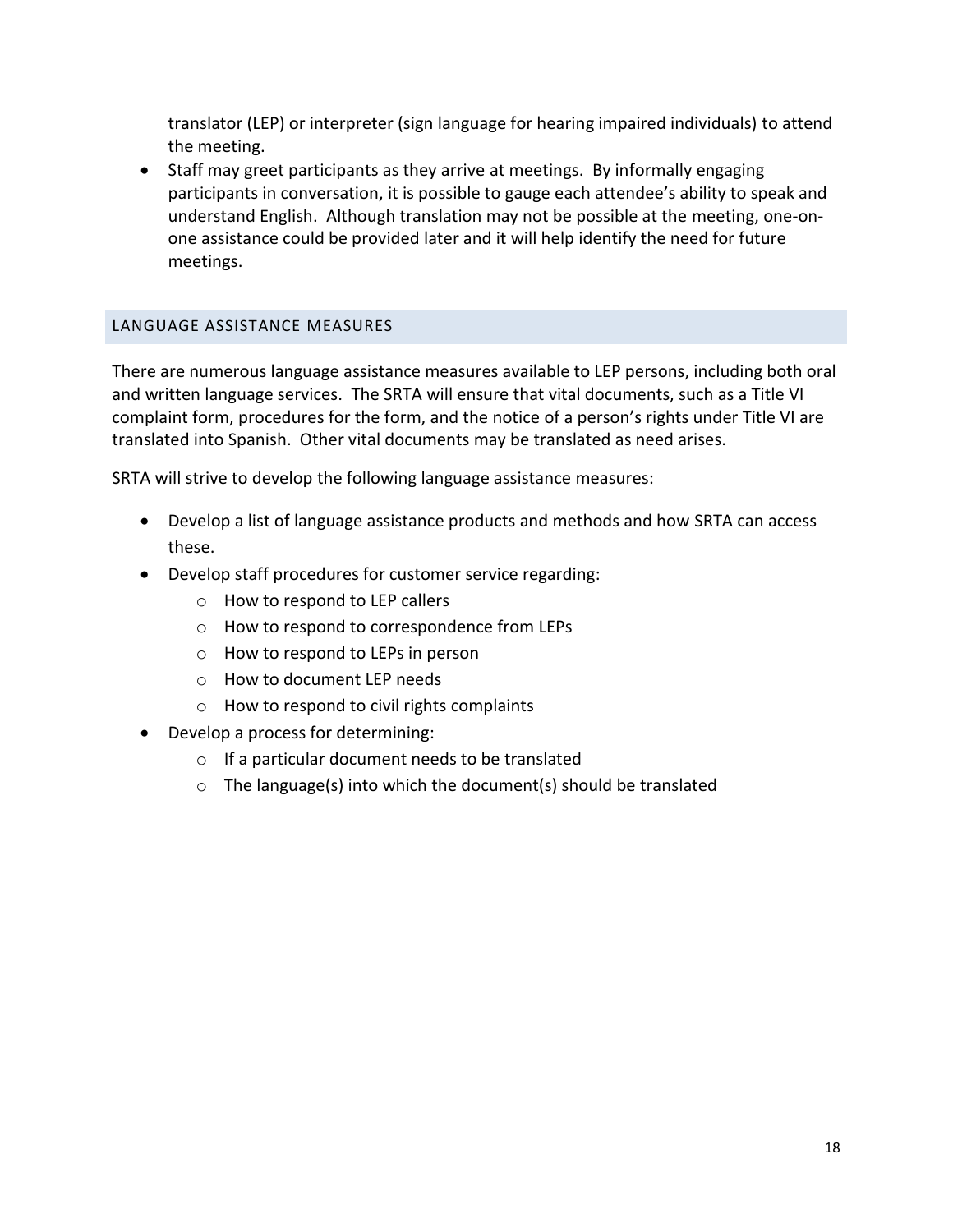## **STAFF TRAINING**

The following training will be provided to SRTA staff:

- Information on the SRTA's Title VI procedures and LEP responsibilities
- Description of language assistance services offered to the public
- Use of "I Speak" cards
- Documentation of language assistance requests
- Use of professional interpreter services (over the phone interpretation provider)
- How to handle a potential Title VI/LEP complaint

All contractors or subcontractors performing work for SRTA will be required to follow the Title VI/LEP guidelines.

#### **MONITORING**



A thorough review of the LEP Plan will be undertaken every three years concurrent with updating and submitting the SRTA Title VI Program. At that time, the LEP population will be reassessed, to ensure all significant LEP languages are included in SRTA's language assistance efforts. The following reoccurring reporting and evaluation measures will be used to update the LEP Plan:

1. SRTA will regularly assess the effectiveness of how

SRTA communicates with LEP individuals by:

- Including questions about language assistance and information needs on any community surveys
- Conversations with key contacts that work with LEPs
- Ad-hoc outreach with LEP groups
- Determining whether the need for translation services has changed
- Determining whether SRTA's financial resources are sufficient to fund language assistance resources needed
- Determining whether SRTA fully complies with the goals of this LEP Plan
- 2. SRTA will track its language assistance efforts, including:
	- Reporting front-line staff's interactions with LEP
	- Documenting the number of LEP persons encountered annually
	- Documenting how the needs of LEP persons have been addressed
	- Determining whether complaints have been received concerning the agency's failure to meet the needs of LEP individuals
	- Maintaining a Title VI complaint log, including LEP to determine issues and basis of complaints